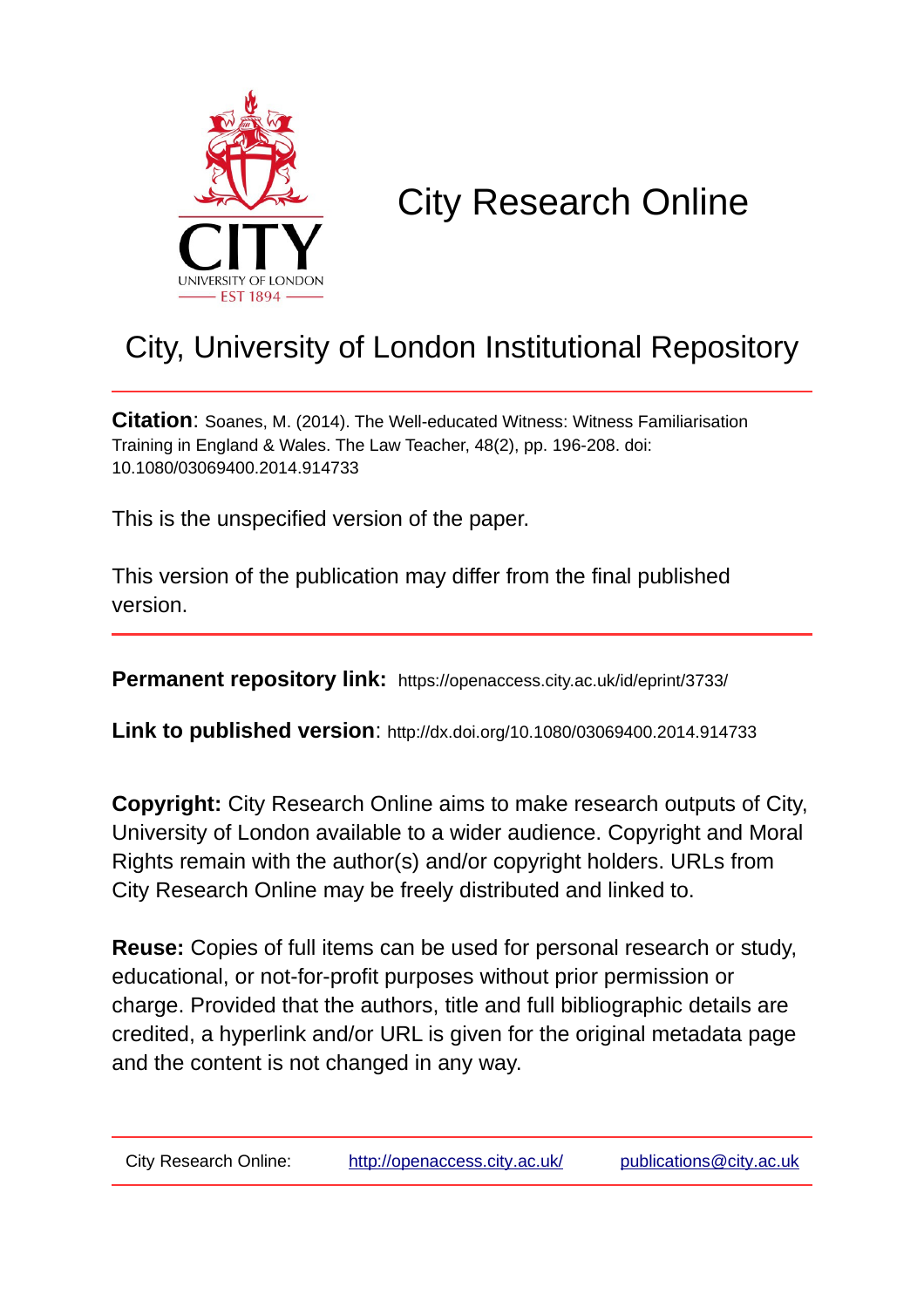# **The Well-educated Witness: Witness Familiarisation Training in England & Wales**

#### **Keywords**

Witness familiarisation training, storytelling, witness contamination, ethical trial preparation

## Subject & Themes

- 1. Story-ownership in the context of witness familiarisation
- 2. Common Law adversarial trial tradition
- 3. Court of Appeal (England and Wales) guidance on acceptable and unacceptable forms of trial preparation for witnesses
- 4. Whether witness familiarisation training compromises the witness as a pristine evidence source

#### Abstract

The conference presentation promoted respect for witnesses' ownership of their narratives and explained how effective witness training can successfully avoid unethical coaching whilst remaining client-centred. Witnesses' roles within the Common Law adversarial trial tradition were analysed, and the English and Welsh Court of Appeal's guidance to lawyers on acceptable and unacceptable forms of trial preparation for witnesses was outlined and critiqued in its historical context and compared with other common law jurisdictions' practices. It was argued that witnesses can be educated ethically to enhance their effectiveness in the witness box whilst respecting them as pristine evidence sources.

This article develops these themes to argue that in England and Wales witness familiarisation trainers are educators rather than partisan trial strategists. Case law and research literature in the field of witness familiarisation and ethics are relied upon to support this argument. In addition, the author draws on several years' experience of the courtroom and witness familiarisation training with witnesses of fact, expert witnesses, and criminal investigators. [164]

#### Introduction

Witness familiarisation training is designed to equip witnesses to assert, defend, and reassert their narratives; and, in particular, to resist cross examiners' attempts at distortion, editing, and trashing. This training also addresses the examination-in-chief and reexamination stages of testimony, ones that enable a party to fit its witnesses' stories into their case theory and facilitate co-operation between the examining lawyer and the witness. The aim is to create optimum conditions for storytelling and to establish rapport with the advocate, the fact-finders and the judge. In adversarial trials, cross-examining advocates seek to manipulate or suppress opposing witnesses' narratives with the ultimate aim of persuading fact-finders to return a verdict in their side's favour. With high stakes and formidable forensic arms available to both sides' advocates, parties are frequently sufficiently motivated by the desire to win that they resort to pre-trial training for their witnesses so that they better understand the adversarial process and improve their performance in the witness box.

Witness familiarisation training typically occurs late in the litigation process and often very close to the trial date. Although a legitimate form of pre-trial preparation for witnesses, witness familiarisation events offer opportunities for illicit editorial control of witnesses'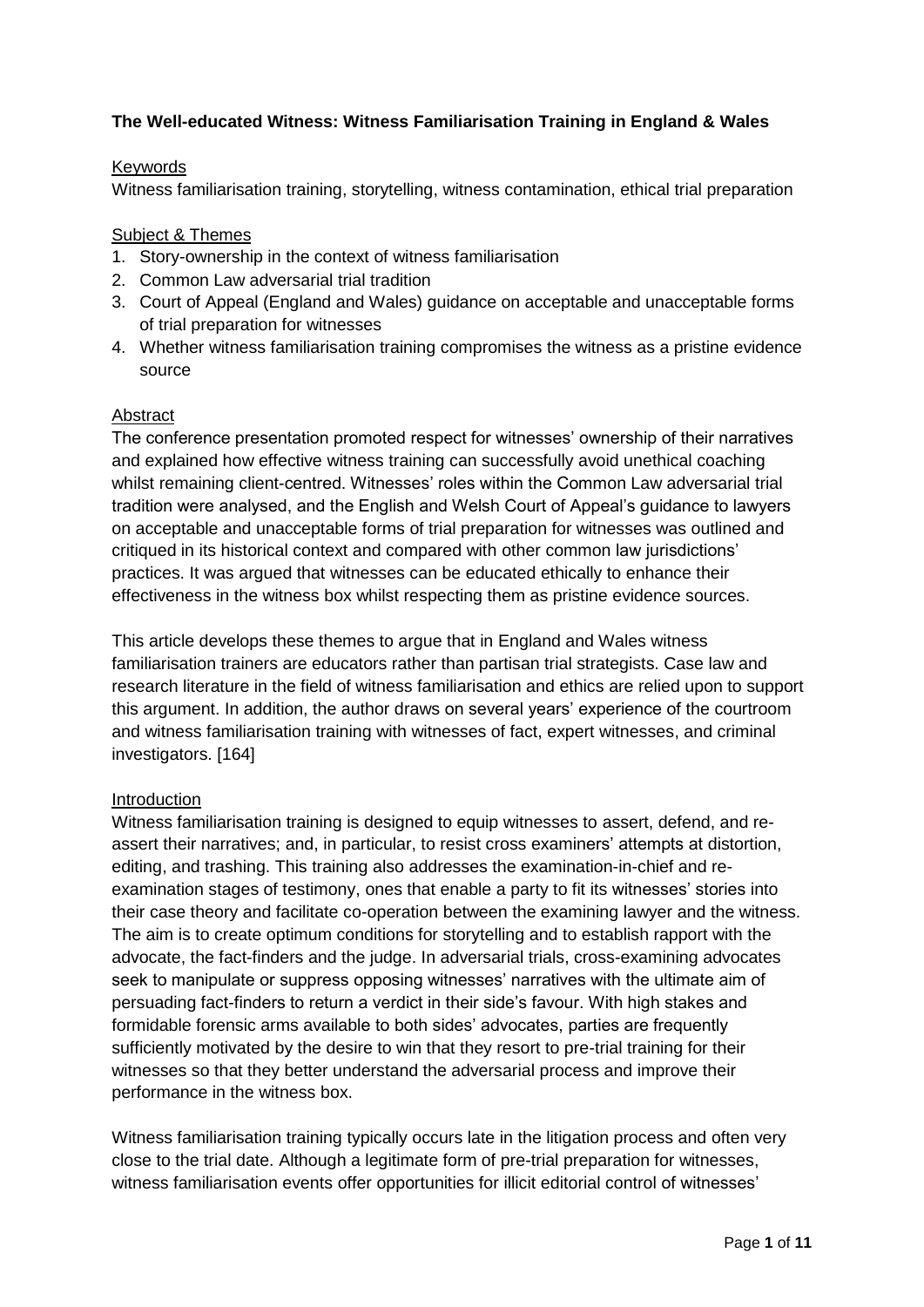accounts to promote a party's case, possibly, at the cost of the truth. For that reason lawyers in England and Wales have had placed upon them severe restrictions on witness training to distance both litigation and trial lawyers from the witnesses who are to receive this assistance. This article analyses the English and Welsh Court of Appeal's guidance on acceptable forms of pre-trial assistance for witnesses. It concludes that permitted forms of training enhance witnesses' effectiveness in the witness box, respect them as unique evidence sources, and ultimately serve the interests of justice. The article concludes that witness familiarisation training is therefore best understood in the context of the courts' growing recognition of the need for a programme of systematic witness care, and if it is conceived as an opportunity to educate witnesses in their role and function at trial. Legitimate forms of witness preparation in this jurisdiction are specifically designed so that they may not become tools for partisan trial strategists to exploit witnesses and their testimony at trial. The article recommends that the current forms of witness familiarisation, which are expensive and limited to the few, offer models upon which to design educational opportunities that could be offered to the many and thus widen access to services from which all witnesses would benefit. However, this will only be possible if less costly and at the same time effective forms of witness familiarisation are designed. If this is possible, an educational experience would be made available to all witnesses that would ultimately improve the administration of justice.

Historical Background and Overview of Court of Appeal Guidance on Witness Familiarisation The common law adversarial trial tradition to this day exhibits various forms of pre-trial training for witnesses. Currently there is a sliding scale of tolerance towards witness familiarisation training in those jurisdictions.<sup>1</sup> At one end is the USA, which permits witness coaching.<sup>2</sup> Witnesses are offered assistance in how best to communicate the evidence they intend to give at court and receive assistance with more neutral factors such as courtroom orientation and instruction on what to expect when testifying in court. At the other end of the scale is the English and Welsh jurisdiction that takes a highly cautious approach to witness preparation.<sup>3</sup> Between them are common law jurisdictions that, whilst not condoning overt witness preparation for testifying, do permit trial advocates to offer support to their own witnesses prior to taking the oath.

Given the occurrence of widely divergent approaches within the adversarial tradition, witness familiarisation is not an ethical issue but rather one that is procedural albeit strongly influenced by rules of professional conduct. Therefore, each jurisdiction's approach to what is and what is not permitted at training events with witnesses must be studied within in its own context. England and Wales offers a particularly interesting context as its Court of Appeal has recently offered cautious approval and encouragement for witness familiarisation training whilst, at the same time, reiterating its own abhorrence of witness coaching. A review of the Court of Appeal's guidance and the rationale for it reveals the underlying

 $<sup>1</sup>$  S.V. Vasiliev, "From Liberal Extremity to Safe Mainstream? The Comparative Controversies of Witness</sup> Preparation in the United States", *International Commentary on Evidence* (2010) Volume 9, Issue 2, ISSN (Online) 1554-4567: 2012-01-10

<sup>&</sup>lt;sup>2</sup> S.M. Goldman and D.A. Winegardner, "The Anti-False Testimony Principle and the Fundamentals of Ethical Preparation of Deposition Witnesses" 59 *Cath. UL Rev.* 1 (2009-2010); F.C. Zacharias and S. Martin, "Coaching Witnesses" (1999) 87 *KY L J* 1001.

<sup>3</sup> A. Levin and S. Whitham (2013) "Red Card for Witness Coaching" (2013) 24 5 *Cons. Law* 26; P. Cooper, "Witness Preparation – Staying within the Rules", *New Law Journal*, (2004) 154(7154), 1768-1769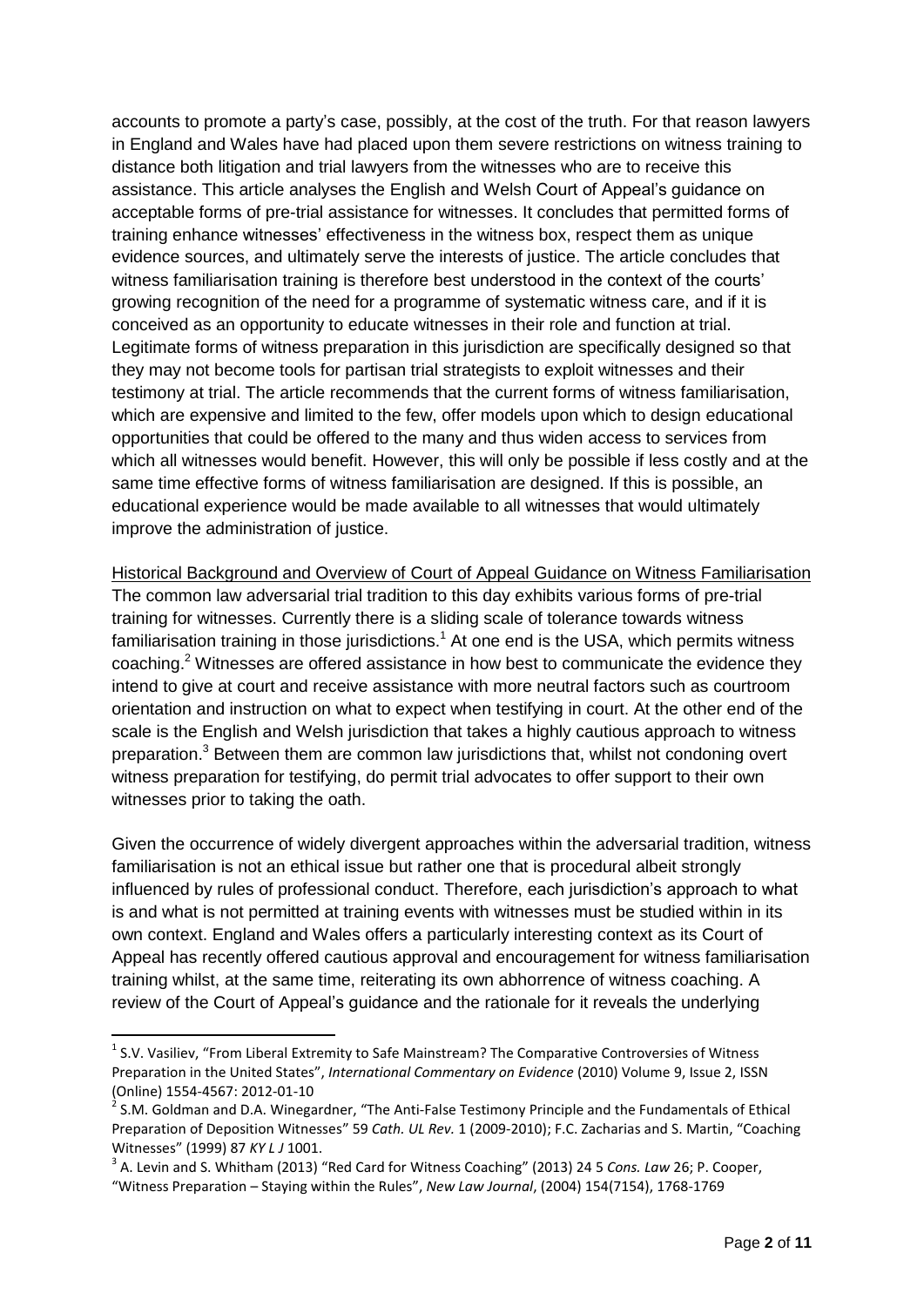tension between parties' desire to address witnesses' concerns about giving evidence and the judiciary's belief that fact-finders can best evaluate testimony if it is challenged head-on in trial without prior partisan coaching. This witnessed-centred approach is understandable if it is seen through the historical development of the trial from the 19th century to the present day.

Defendants in criminal trials not able to give sworn evidence in their own defence until the late 19th century.<sup>4</sup> And in the early 19th century, defence counsel in England and Wales were not able to address the jury and so were unable to comment on the fruits of their own cross-examination or the credibility of witness at the end of trials; hence challenging prosecution witnesses was the focus of defence advocacy.<sup>5</sup> The Prisoners' Counsel Act 6 & 7 Will. 4, c.114 (1836) removed what was left of the common law prohibition on assistance of counsel for the accused of capital crimes. The statute's passage through Parliament opened debate on the need for lawyers' speeches in the face of witnesses' testimony in chief and under cross-examination. The Act's opponents, who included the majority of the judiciary and barristers, argued that speeches were superfluous as jurors already had the means to discern the truth from witnesses' testimony and defendants' own statements to them.<sup>6</sup> Speeches by lawyers, it was argued, would only interfere with the truth.<sup>7</sup> Additionally it was during the course of the 19th century that the division of the barrister and solicitor professions was largely achieved, and so well into the  $20<sup>th</sup>$  century witnesses first met the advocates of the party for whom they appeared when they began to give evidence from the witness box. These developments made jurors more susceptible to lawyers' questioning and speeches than to the impact of witnesses' testimony itself. Witnesses continue to this day to be vulnerable to forensic questioning – good as well as bad – arguably to the detriment of the quest for the truth.

At the end of the last century, following a growing awareness that complainants and witnesses deserved better treatment, alleged victims of crime and, eventually, witness in general were offered support through the courts' services.<sup>8</sup> About the same time the legal professions relaxed rules that restricted advocates' communication with witnesses prior to their entering the witness box. Witnesses are now, as a matter of course, to receive brief explanations about courtroom procedure and the general purpose of oral evidence, but not their own role in that trial. In parallel there was a relaxation of rules on advocates taking pretrial statements from witnesses.<sup>9</sup>

1

<sup>4</sup> Criminal Evidence Act 1898

<sup>5</sup> D.J.A. Cairns, *Advocacy and the Making of the Adversarial Criminal Trial 1800-1865* (Oxford, Clarendon Press 1998) p. 30

<sup>6</sup> *Supra*, n. 4, pp. 67-91

<sup>7</sup> *Supra*, n. 4, p. 4

<sup>&</sup>lt;sup>8</sup> The latest GOV.UK guidance is available at [https://www.gov.uk/going-to-court-victim-witness/extra](https://www.gov.uk/going-to-court-victim-witness/extra-protection-in-the-courtroom)[protection-in-the-courtroom](https://www.gov.uk/going-to-court-victim-witness/extra-protection-in-the-courtroom) (accessed 21 March 2014); Crown Prosecution Service's Witness Care Units [http://www.cps.gov.uk/news/fact\\_sheets/witness\\_care\\_units/](http://www.cps.gov.uk/news/fact_sheets/witness_care_units/) (accessed 21 March 2014); and Victim Support <http://www.victimsupport.org.uk/> (accessed 21 March 2014)

<sup>9</sup> See the Bar Standards Board's former *Code of Conduct Part VII - Conduct of Work by Practising Barristers*, para 705; for more detailed guidance, see *Written Standards for the Conduct of Professional Work 6. Witnesses*. The new code, which came into force at the beginning of 2014, is outcomes focussed and does not offer specific guidance on this aspect of professional conduct.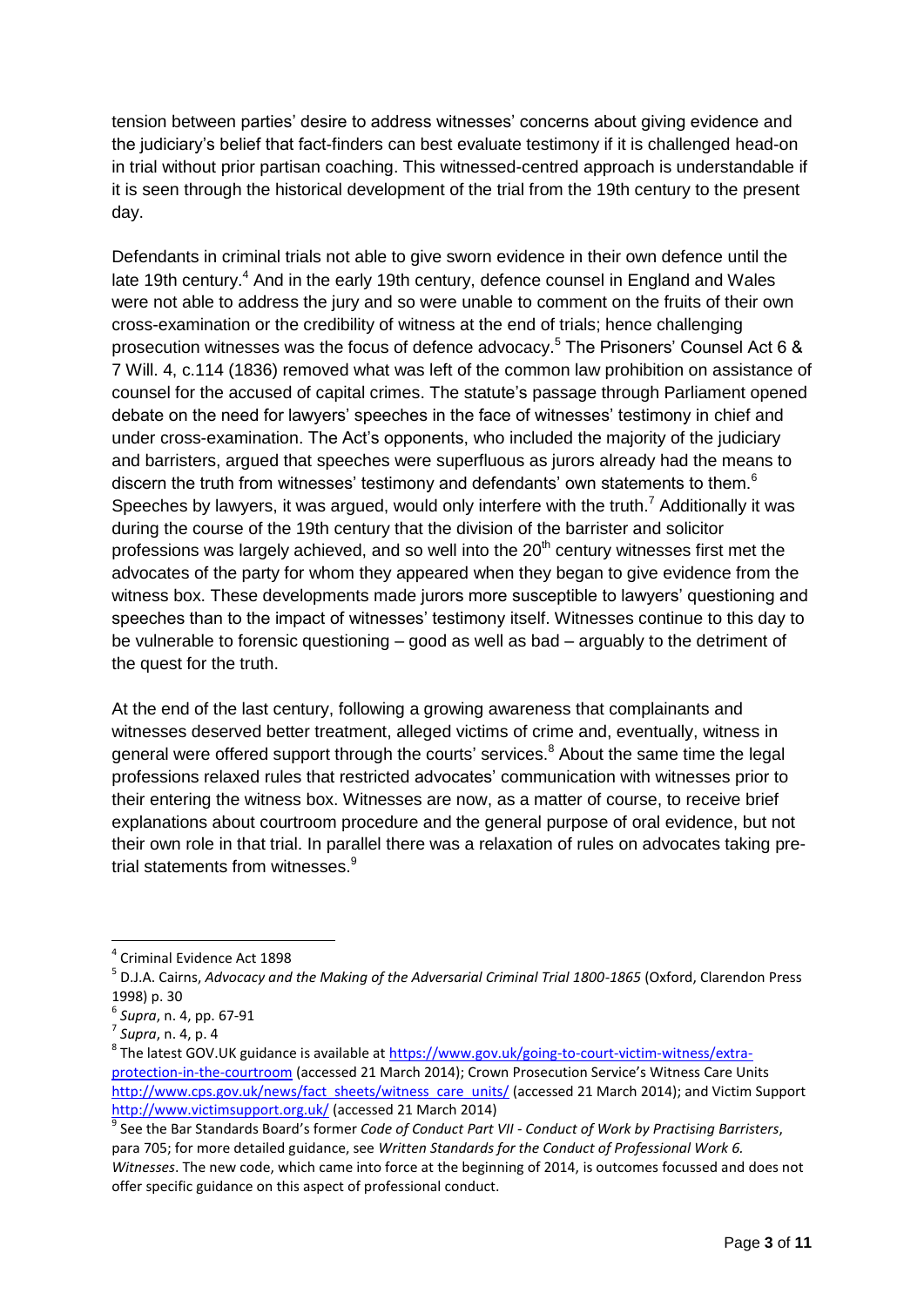A high-water mark for acceptable contact between trial lawyers and witnesses in the criminal justice system was reached in December 2004, when the Attorney General published a report on pre-trial interviews which concluded that prosecutors in criminal trials should be able to speak to witnesses for the purpose of clarifying or assessing the reliability of the evidence they could give.<sup>10</sup> This was a significant relaxation as the Crown Prosecution Service had generally received its evidence from the police and had had no direct contact with prosecution witnesses. This was a little-advertised but significant departure from the separation of the investigatory and prosecutorial stages. The most up-to-date guidance is given on the Crown Prosecution Service's web site.<sup>11</sup> In summary, a pre-trial interview may take place at any stage of the proceedings (including pre-charge) until the witness starts to give evidence. However, no interview should be conducted until the witness has provided to the police a signed witness statement; and prosecutors must not under any circumstances train, practise or coach the witness, or ask questions that may taint the witness's evidence. Prosecutors are warned to remain dispassionate and never to suggest to witnesses that they might be wrong, or indicate approval or disapproval in any way to any answer given by the witness. To depart from this standard carries with it the risk of allegations that the witness has been led or coached in their evidence. The code of conduct does not apply to other meetings with witnesses such as special measures meetings, court familiarisation visits, or meetings to explain a decision to discontinue a case or to significantly alter a charge.

By the beginning of the present century, complainants and witnesses were of central importance to English and Welsh trials, and advocates have had to accept a less powerful role in trials themselves. However, at the same time, lawyers have had greater freedom to make pre-trial contact with witnesses; and it was inevitable that the acceptable limits of that interaction would be tested. From 2004, the Court of Appeal of England and Wales has defined permissible pre-trial preparation for witnesses through a number of criminal and civil appeal judgments. In *R v Salisbury (19 May 2004)* unreported, on appeal from Chester Crown Court, the Court of Appeal stated that witness familiarisation training was acceptable but without offering clear guidance to practitioners. Giving judgment, Lord Phillips, the then Lord Chief Justice of England and Wales, commended the remarks from the judge of first instance Mr Justice Pitchford. Pitchford's ruling on the admissibility of testimony from a witness, who had received witness familiarisation training, was described as '[a] model of clarity and balance'.<sup>12</sup> Mr Justice Pitchford's observations focussed on the emotions of the witness and describe the act of giving evidence as an 'ordeal', and witness familiarisation as an exercise any witness would be entitled to enjoy.<sup>13</sup> He went on to attempt to define the parameters of acceptable forms of that training. It is to be no more than preparation for the exercise of giving evidence, an application of sound common sense and be such that it is incapable of converting a lying but incompetent witness into a lying but impressive one.<sup>14</sup> The educational experience of witnesses on these events is a means by which they gain an understanding of the trial process so that they know what is to come. However, coaching witnesses in how to lend a specious quality to their evidence is expressly banned. Indeed permitted forms of the training should not to be a means to an unfair advantage over any

<sup>10</sup> The Rt Hon. Lord Goldsmith Q.C., Attorney General, *Pre-Trial Witness Interviews by Prosecutors Report*, (Office of the Attorney-General, 2004)

<sup>&</sup>lt;sup>11</sup> [http://www.cps.gov.uk/victims\\_witnesses/resources/interviews.html](http://www.cps.gov.uk/victims_witnesses/resources/interviews.html) (accessed 21 March 2014)

<sup>12</sup> *R v Salisbury* (19 May 2004) unreported, the Court of Appeal, [60]

 $13$  Ibid., [28] of Pitchford, J's ruling quoted at [60]

 $14$  Ibid., [29] of Pitchford, J's ruling quoted at [60]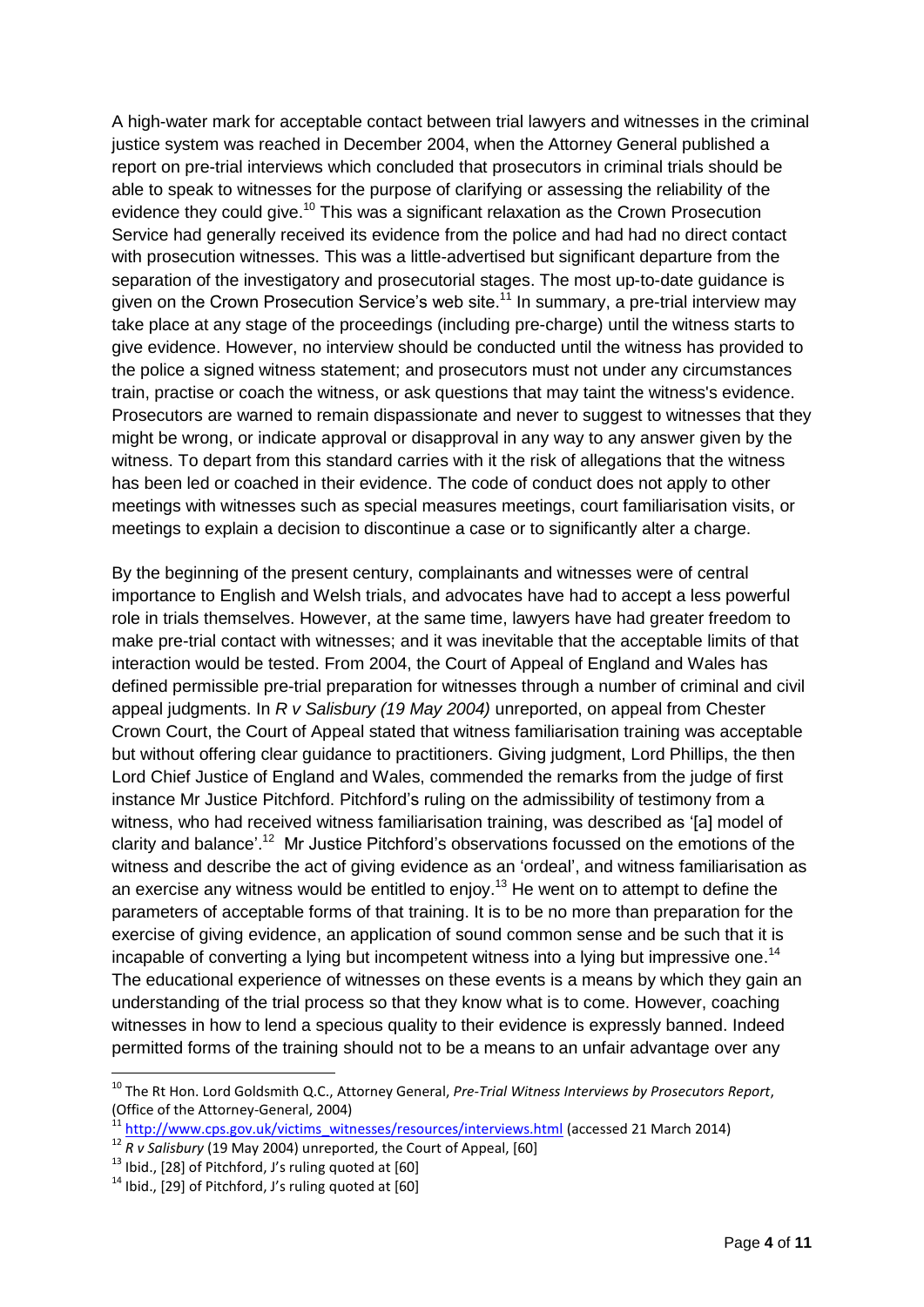other witness. The training should enable witnesses to be better able to give a sequential and coherent account of their evidence to the court, in other words the training is for the greater good of justice not for one party alone.<sup>15</sup>

More practical guidance was offered in *R v Momodou and Limani* [2005] EWCA Crim 177. This was an appeal following a four-month Crown Court trial for violent disorder at which issues were raised about pre-trial witness training. Their lordships stated categorically that witness training for criminal trials is prohibited and stated that there was a dramatic distinction between witness coaching and witness familiarisation.<sup>16</sup> It reaffirmed that discussions between witnesses should not take place, and that statements and other evidence of one witness should not be disclosed to another.<sup>17</sup> At the heart of the guidance was the principle that witnesses should give their evidence, so far as practicable, uninfluenced by what anyone else has said informally or formally so as to reduce risks of witnesses tailoring their evidence or being perceived to have done so.<sup>18</sup> Their lordships went on to outline the inherent risks in witness training. Even if training was conducted with a single witness and by someone completely remote from the facts of the case, that witness may discern which aspects of their testimony are inconsistent with the other evidence. As a result, honest witnesses may alter their evidence to accommodate what they think may be a different, more accurate, or simply better-remembered account; and that dishonest ones will calculate how their testimony may be improved. These and other risks are dramatically higher if witnesses are trained jointly. In contrast to witness coaching, pre-trial witness familiarisation was a good thing, something designed to assist witnesses to give their best at the trial so that they not taken by surprise at the way trials work (including presumably how trial lawyers operate). Witness familiarisation was evaluated as something that may improve the manner in which witnesses give their evidence, for example by reducing nervous tension, and that it is not only permitted but generally to be welcomed.<sup>19</sup> The Court reiterated that no form of witness familiarisation training should involve discussions about proposed or intended evidence, and that courtroom testimony must remain the witness's own uncontaminated evidence.<sup>20</sup> The Court of Appeal's guidance also addressed the special position of expert witnesses. Expert witnesses training in courtroom skills will assist to make specialist evidence better understood by the court at both the evidence-in-chief and crossexamination stages; it will also help experts to resist the pressure to go beyond matters covered by their specific qualification.<sup>21</sup>

The role of witness familiarisation training in the civil justice system was addressed by the Court of Appeal in *Ultraframe (UK) Ltd v Gary fielding and Others* [2005] EWHC 1638 (Ch). In that case, it was acknowledged that in civil cases it is common for witnesses to see and respond to the statements of other witnesses; but nonetheless at the heart of civil litigation, as with criminal litigation, is the principle that witnesses' evidence should be their honest and independent recollection, expressed in their own words. With the near disappearance of oral

- $^{20}$  Ibid.
- $21$  Ibid.

 $\overline{a}$  $15$  Ibid.

<sup>16</sup> *R v Momodou and Limani* [2005] EWCA Crim 177, [61]

 $17$  Ibid.

 $18$  Ibid.

 $19$  Ibid. at [62]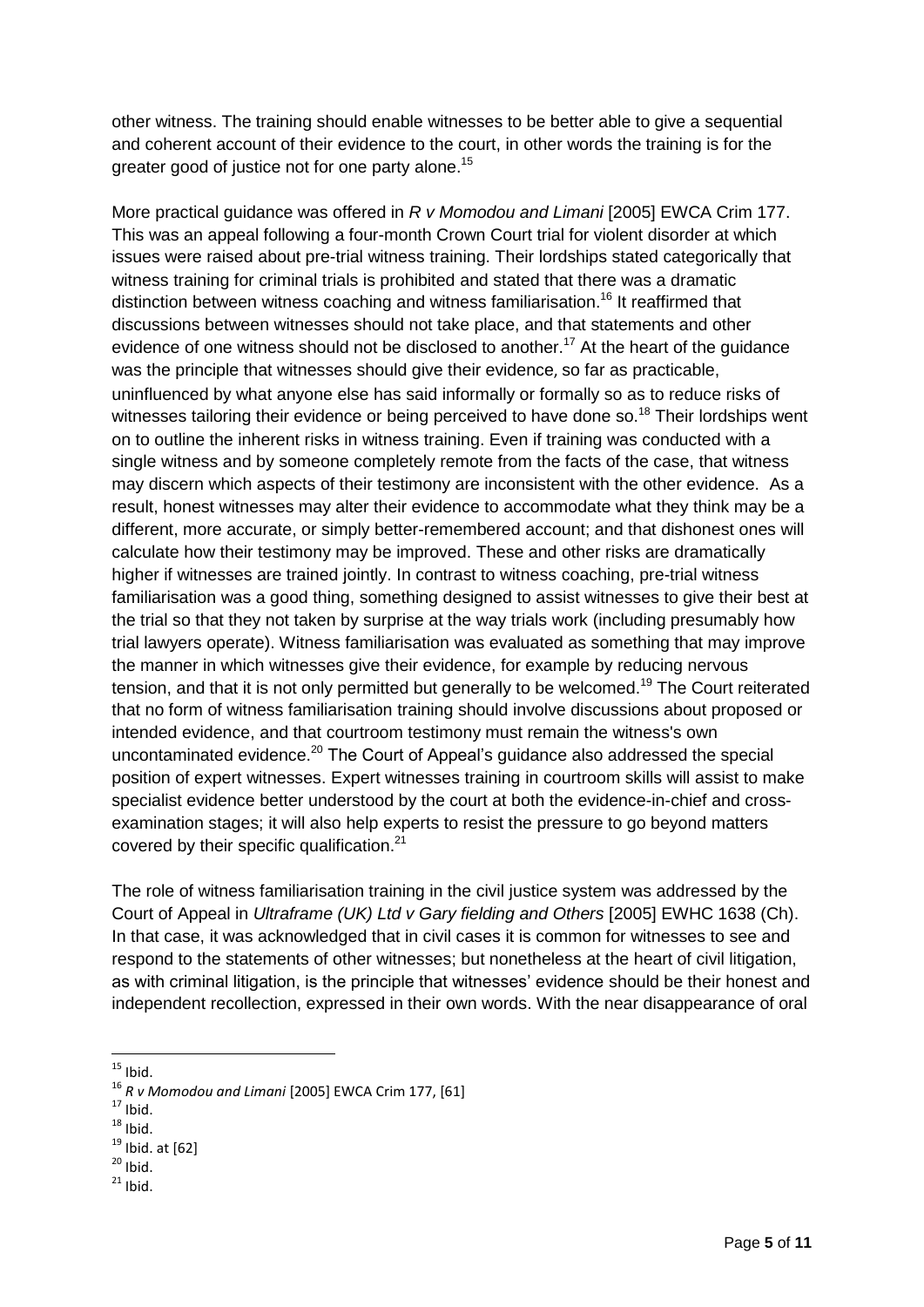evidence-in-chief from civil cases,<sup>22</sup> the importance of witnesses' independent recollection during cross-examination was evaluated as all the greater. Once again, there was an approval of witness familiarisation practices, but the only explicit reference to what that training was to cover was general guidance on behaviour in court to be offered to the potential witness. The guidance is set at a basic level, for example, trainers can tell witnesses to stand with their feet pointing at the decision maker, to walk slowly and purposefully to where they will be giving evidence from, to listen carefully to questions, and not to lose their temper. However, significantly the Court of Appeal did approve the use of mock cross-examination, but acknowledgement of this as a legitimate training method was coupled with a stern warning that it was highly undesirable for the potential witnesses to compile their own case study or choose topics for mock cross-examinations. One may conclude that to date the Court of Appeal's endorsement of witness familiarisation is cautious and the parameters set for its legitimate forms are narrow. A 2013 judgment from the Court of Appeal helps to explain why.

*R v Sarwar and another* [2013] All ER (D) 65 (Mar) was an appeal from a trial involving an accomplice turned informer prosecution witness who gave a number of witness statements to police officers following an astounding 48 police interviews. At the request of prosecuting counsel, and with the intention of "clearing up" inconsistencies in his accounts, the witness was further interviewed by police in breach of the Attorney-General's guidance and Achieving Best Evidence,<sup>23</sup> the best practice standards on interviewing witnesses. Most significantly the witness was warned that the inconsistencies in his versions of events may lead to attacks on his credibility. The Court of Appeal held that the approach taken was improper and no interview ought to have taken place, but what took place:

[W]as not frank witness coaching of the kind under consideration in *Momodou*. There was no attempt to advise him on how to approach the business of answering questions. There was no practice cross-examination. [9]

However, their lordships declared that the further interview thereby denied the jury of seeing the informer witness deal with difficult question on those inconsistencies "freshly". The defendants were deprived the opportunity of questioning him on which account he adhered to at trial:

The time to test his evidence and his general credibility was in the witness box. [11]

Despite these breaches, on the facts, the conviction was safe and so upheld. Nonetheless, the Court of Appeal took the opportunity to offer further succinct and clear guidance on witness familiarisation. It confirmed that witness familiarisation is a good thing, whereas anything that smacks of training witnesses in their evidence is unacceptable as it runs the risk of interfering with the jurors' function as finders of fact. Educating witnesses in their role, court procedure and etiquette is permitted and positively encouraged. Mock examinations

<sup>22</sup> See *Civil Procedure Rules Part 32 – Evidence, Evidence of witnesses – general rule*, 32.2, available on <http://www.justice.gov.uk/courts/procedure-rules/civil/rules/part32> (accessed 21 March 2014)

<sup>23</sup> *Achieving Best Evidence in Criminal Proceedings: Guidance on interviewing victims and witnesses, and guidance on using special measures* (Ministry of Justice, March 2011)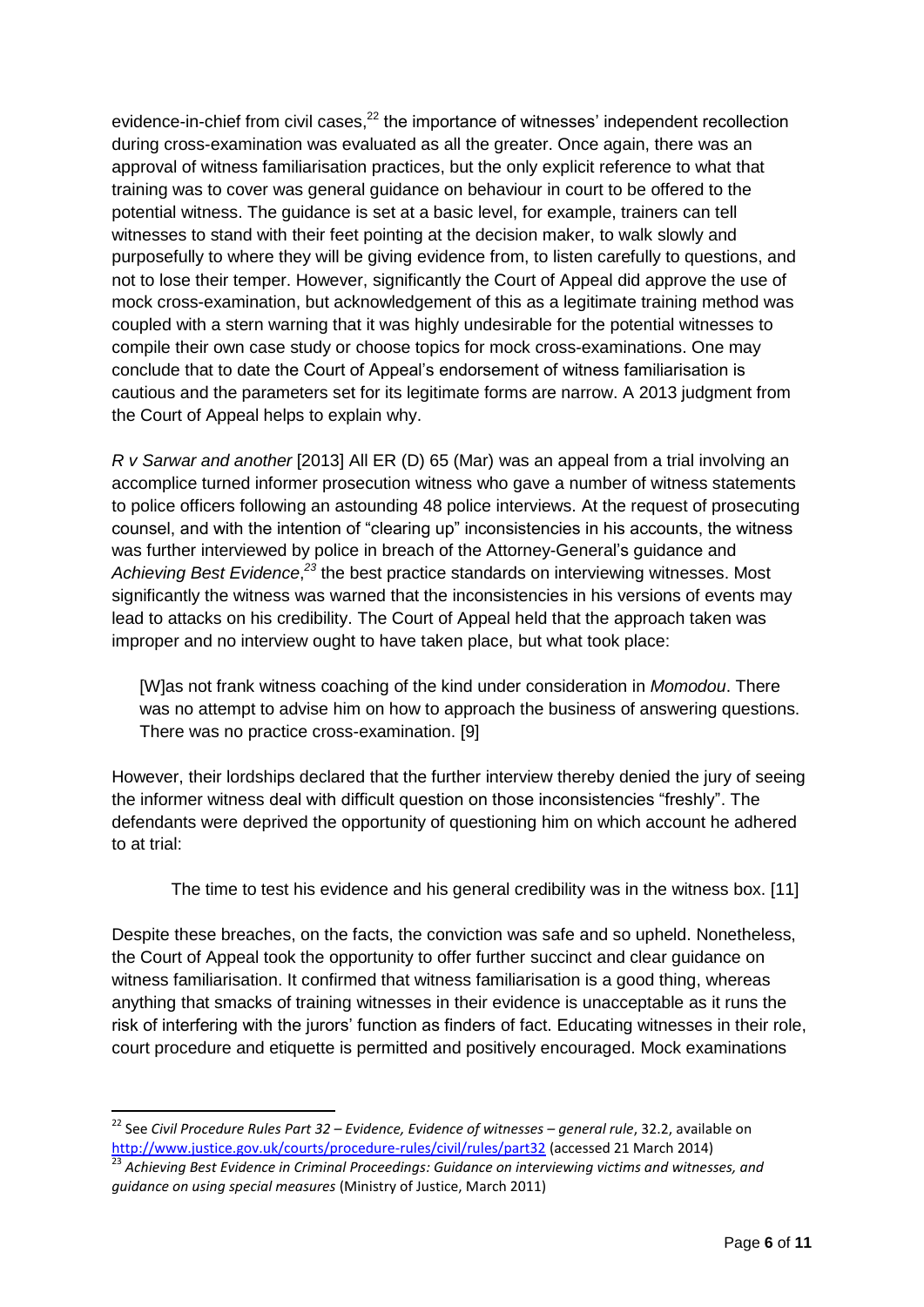that offer witnesses the experience of having their version of events thoroughly and even sternly tested albeit in simulated situations are permissible.

These cases illustrate that the Court of Appeal disapproves of witness preparation that rehearses witnesses in their testimony and also presentation training that might affect the apparent credibility of witnesses before the fact-finder. Presumably the Court of Appeal is less concerned about prompts from lawyers conducting the training that would affect the content of testimony because it has confidence in investigative guidelines and professional codes of conduct that address this evil; and because rules on the advance disclosure of evidence are designed, in part at least, to expose such inconsistencies. However, the Court of Appeal has consistently taken opportunities to indicate its approval of witness familiarisation training. Is it right to do so?

# Storytelling and Story-listening: Unacknowledged Influences on Witnesses' Narratives

An event that results in litigation is frequently borne out of conflict that, in turn, precipitates evidential and legal issues that need to be resolved. Disagreement about the background facts to an event, the event itself, and its aftermath will put facts into issue. Where those facts, their contexts, and consequences are not recorded in real-time; one can expect to encounter many factual issues. The facts in issue frequently only have significance to witnesses after the event itself and, thus, the act of human memory is required. When significant consequences follow such as allegations of a crime or a civil wrong, one can expect to encounter highly competing versions of events. Human recall is neither infallible nor always orderly and is rarely complete and wholly accurate. Accounts of those memories will often include superfluous facts and digressions. To call humans to give evidence at court without applying some scaffolding and filters would result in a fog of disorganised facts that would lead to delay and even chaos in litigation. Investigators, lawyers and judges have to recognise that potential witnesses do not present as 'testimony-on-legs'; but merely as potential sources of relevant admissible evidence. A growing body of research supports the dangers of influence on accounts and testimony, and offer suggestions to reduce risk for contamination by questioner on the interrogated person.<sup>24</sup>

The operational needs of the justice systems demand that investigations and litigation are efficient. This includes ensuring that the testimony that witnesses are expected to give at court is recorded and packaged so that it focuses on relevant legal as well as factual issues and is evidentially admissible wherever possible. One unacknowledged or, at least, rarely unarticulated consequence of this is a toleration of investigators and lawyers taking controlling roles in the construction of witnesses' narratives and, to a lesser extent, the presentation of those stories in court. Forensic science has a concept that, if two objects come into contact with one another, it is highly likely that each will leave a little of itself on the other. For example, if someone breaks a window whilst wearing woollen gloves, shards of glass will be embedded in the knit of the gloves and wool fibres will adhere to the

 $\overline{a}$ 

<sup>&</sup>lt;sup>24</sup> See, for example, A. Keane, "The Use at Trial of Scientific Findings Relating to Human Memory", (2010) 1 Criminal Law Review 19-30; J.M. Wheatcroft, "Effectiveness of Witness Preparation and Cross-examination Non-directive and Directive Leading Question Styles on Witness Accuracy and Confidence", *International Journal of Evidence and Proof*, (2010) 14/3, 187; J.S. Baxter, J.C.W. Boon and C. Marley, "Interrogative Pressure and Responses to Minimally Leading Questions", (2006) 40(1) *Personality and Individual Differences* 87; and J.M. Wheatcroft, G.F. Wagstaff, and M.R. Kebbell, "The Influence of Courtroom Questioning Style on Actual and Perceived Eyewitness Confidence and Accuracy", (2004) 9 *Legal and Criminological Psychology* 83.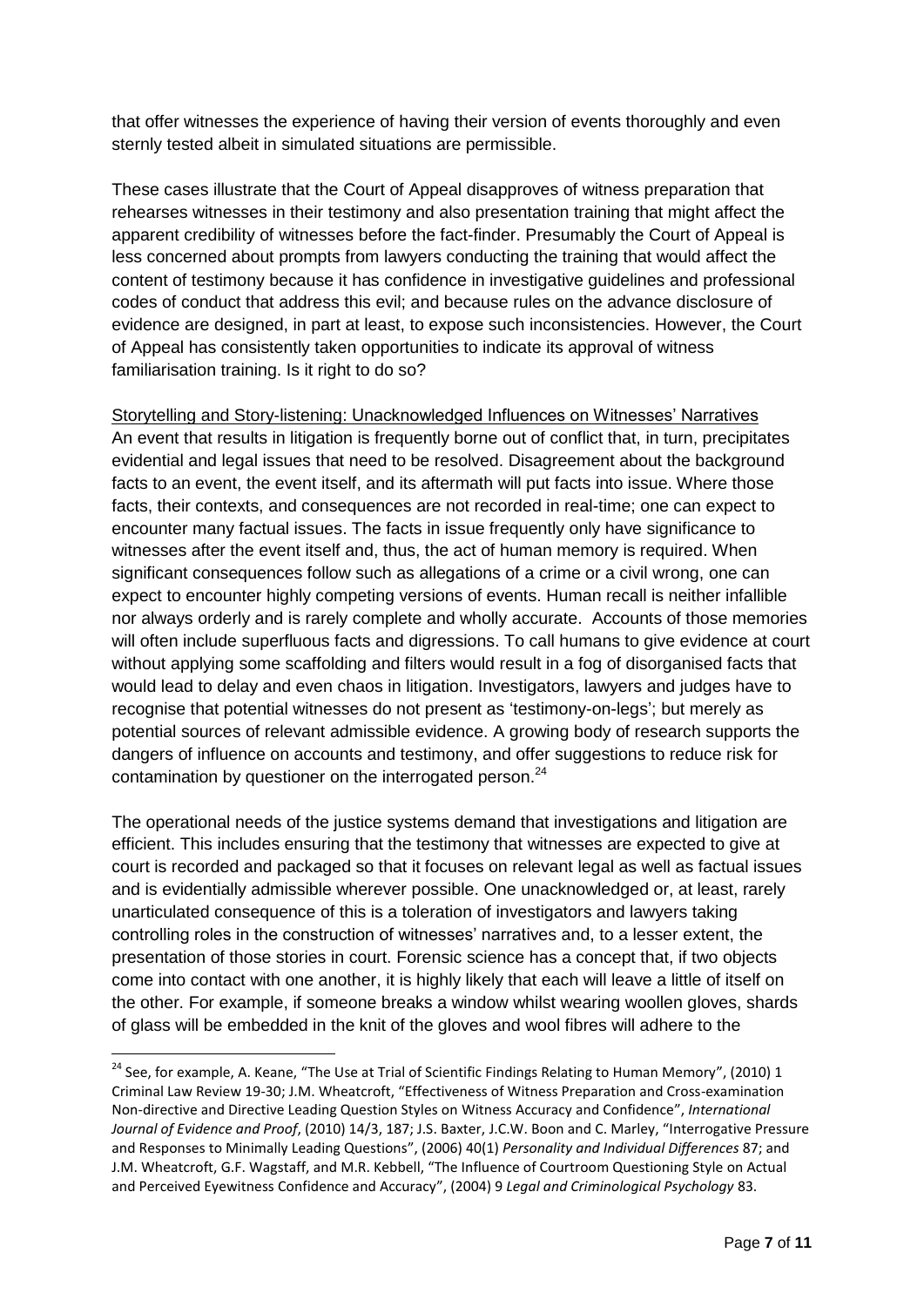shattered window pane. This is known as the Locard exchange principle.<sup>25</sup> By analogy, the act of seeking witnesses' versions of events and the act of responding to those enquiries are dynamic interactions, ones that leave open the high probability of cross contamination.

Professionals in the civil and criminal justice systems employ strategies to address witnesses' messy and incomplete narratives. Using interviews, they employ well-tried schema of questions and invitations to aid the reconstruction and presentation of sustained narratives.<sup>26</sup> Would-be witnesses participate in highly structured conversations directed by the interviewer who are often partisan to one side's case notwithstanding codes of conduct that place high value on investigative doctrines and procedural fairness. Investigations operated under such conditions risk story contamination. The risk is higher if the interviewee is vulnerable $^{27}$  or disempowered in some other way, such as negatively stereotyped minorities.<sup>28</sup> But, even empowered adults remain susceptible to the influence of narrative turn and their stories may be thereby influenced. Outside of formal interview situations, there are further opportunities for story contamination. Conversations with friends, families, fellow witnesses to events may be classified as informal interviews; those with emergency services, medical staff, and lawyers' support staff offer further Locard Principle-style contactcontamination opportunities.<sup>29</sup>

Thus storytelling and story-eliciting, or narrative turn, create situations where the question and answer cycle creates influence and interference. This is something that the scholarship of research methodology has long recognised<sup>30</sup> and is explicitly acknowledged by those who conduct interviews in the criminal justice system.<sup>31</sup> With that in mind, the Court of Appeal's desire that witnesses should, so as is possible, give their evidence wholly uninfluenced and uncontaminated by others is to be understood as a prohibition on rehearsing witnesses in how to give their evidence. One may discount the notion that this a naïve view of how witnesses' versions of events are structured, edited, and even influenced in the processes through which real-world experiences are converted into written records and ultimately oral testimony. Understanding the effects of those processes on witnesses' stories helps to explain how the parameters around acceptable forms of witness familiarisation training in England and Wales are set.

<sup>&</sup>lt;sup>25</sup> W.J. Chisum and B. Turvey, "Evidence Dynamics: Locard's Exchange Principle & Crime Reconstruction", *Journal of Behavioral Profiling*, January, 2000, Volume 1, No. 1

<sup>26</sup> See, for example R. Samwell-Smith and M. Soanes, *Conference Skills*, (Oxford: Oxford University Press, 2012); D.A. Binder, P. Bergman, P.R. Tremblay, and I.S. Weinstein*, Lawyers as Counselors: A Client-Centered Approach*, (Eagan MN: West Publishing Co, 2011)

<sup>&</sup>lt;sup>27</sup> Achieving Best Evidence in Criminal Proceedings: Guidance on Interviewing Victims and Witnesses, and *Guidance on Using Special Measures* (Ministry of Justice, 2011)

<sup>&</sup>lt;sup>28</sup> J. Armour, "Stereotypes and Prejudice: Helping Legal Decision Makers Break the Prejudice Habit, (1995) 83 *California Law Review*, 733-772

<sup>&</sup>lt;sup>29</sup> In addition, but beyond the scope of this article is the influence of loyalty. In the adversarial legal system witnesses are placed into the opposing sides' camps rapidly, even as early as the investigative stage. The contribution of collective loyalty by trial participants cannot be overlooked. Witnesses as well as parties who give evidence in their own case have direct and indirect interests in the outcome of trials and invest in them in illicit as well as licit ways.

<sup>30</sup> N. Gough, "Storytelling" in *The Sage Encyclopedia of Qualitative Research Methods*, (Thousand Oaks CA: Sage Publications 2008), pp. 833-835

<sup>31</sup> *Supra*, n. 26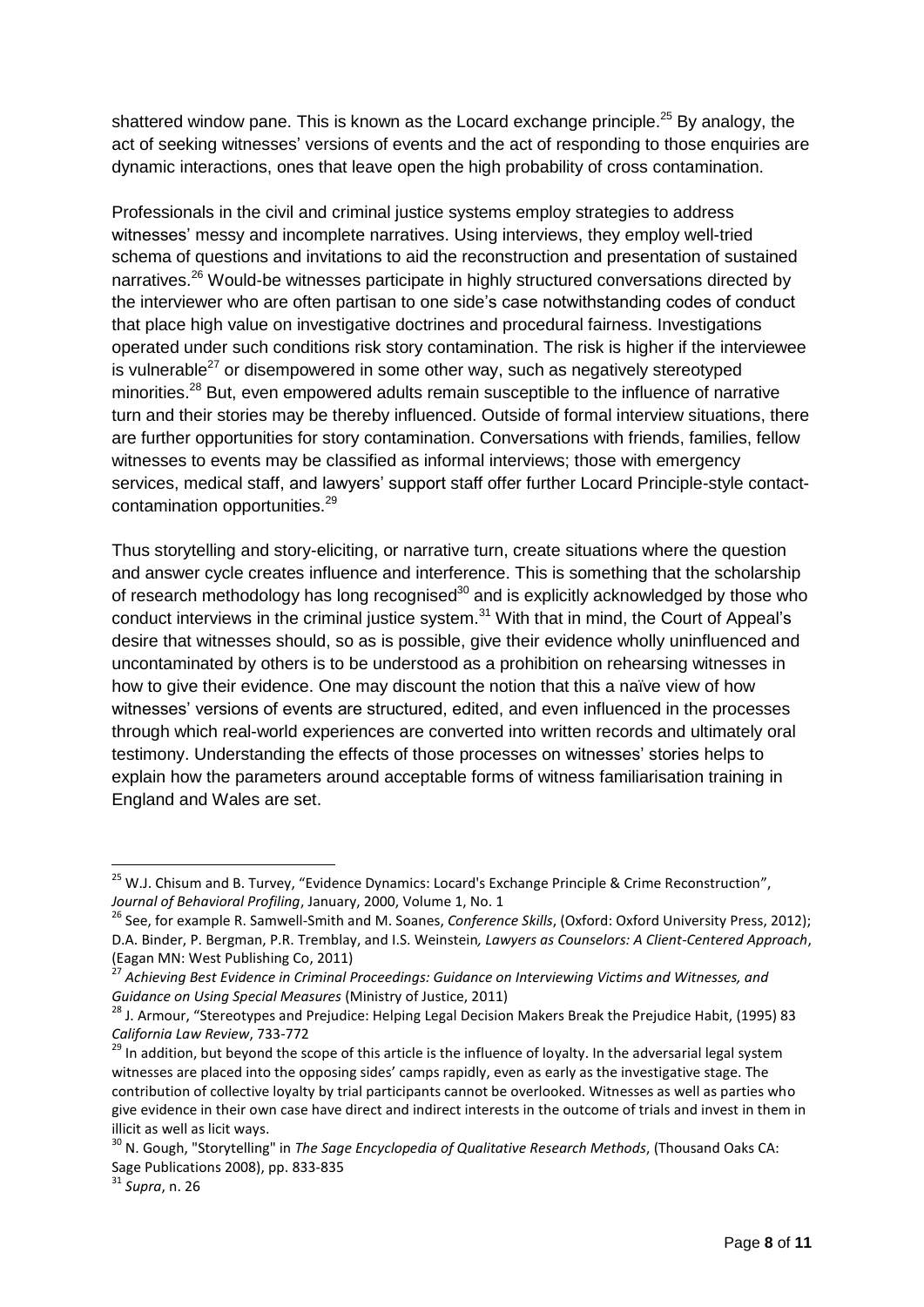Although safely removed from testimony creation and trial preparation, legitimate forms of witness familiarisation in England and Wales nonetheless take place in the wider context of the adversarial trial system. Parties select which witnesses are to receive this assistance, chose who is to deliver it, and have an input into the conditions under which the training is to take place. Witness familiarisation trainers are educators who communicate knowledge as disinterested guides to trial procedure and practice. Their role is not that of strategic trial advisor and far less that of trial coach or testimony copyeditor. However, it would be naïve to deliver this training without acknowledging that witnesses are frequently interested in their own evidence and appear for parties that have an interest in trials' outcomes.

Witnesses in the adversarial tradition participate in highly regulated and pressurised environments. Witness familiarisation trainers are advised therefore to acknowledge the special context within which they operate and the ethical challenges it presents. Following the training witnesses will give evidence in environments that are adverse to good storytelling, but they should be better equipped to tell their stories in chief clearly and to resist attempts in cross-examination to confuse the storyteller. The trainers must therefore acknowledge that witnesses' stories are not sealed scrolls waiting to be opened before the jury, but rather that those stories are dynamic and susceptible to external factors. The injunction to have nothing to do with the case in which the witness is to appear should never be ignored. Any attempt to discuss a witness's evidence should be resisted as it presents a high-risk opportunity for narrative contamination, one that may be riskier than the informal conversations and formal interviews that preceded the training.

## Is Witness Familiarisation Training Effective?

**.** 

So far, this paper has accepted the premise that witness familiarisation is a good thing, but without questioning its effectiveness beyond a presumption that witness would favour an explanation of what their role is and what to expect from the experience of giving evidence in court. The existence of a market for witness familiarisation training suggests that the legal professions recognise the benefit of this form of education, but there is limited empirical research to evaluate its effectiveness in this jurisdiction. In 2012 Wheatcroft and Ellison<sup>32</sup> published research that tested two hypotheses about the effect of witness familiarisation. The first hypothesis was that complex cross-examination will inhibit accurate responses from witnesses and increase errors made. Second, that preparation of witnesses will facilitate significantly higher levels of accurate responses and fewer errors made when compared with non-prepared witnesses. Sixty adult observers of a mock crime event were each crossexamined by a barrister either with a scripted complex version of cross-examination or by a simpler but equivalent scripted examination. Half these witnesses received written guidance on cross-examination and the other half received no familiarisation to the process.

The study demonstrated that the familiarisation of witnesses to cross-examination increases accuracy and reduces errors; suggesting that the written guidance allowed accessibility to cognitive information that enabled them to process information more effectively. Wheatcroft and Ellison concluded that witnesses are commonly confronted with complex questions containing multiple parts, double negatives, and difficult vocabulary; and that this indicates that these questions can be difficult to decipher and respond to with accuracy. They further

<sup>&</sup>lt;sup>32</sup> J.M. Wheatcroft and L.E. Ellison, "Evidence in Court: Witness Preparation and Cross-Examination Style Effects on Adult Witness Accuracy", *Behavioral Sciences and the Law*, Nov 2012, Volume 30 Issue 6, 821-840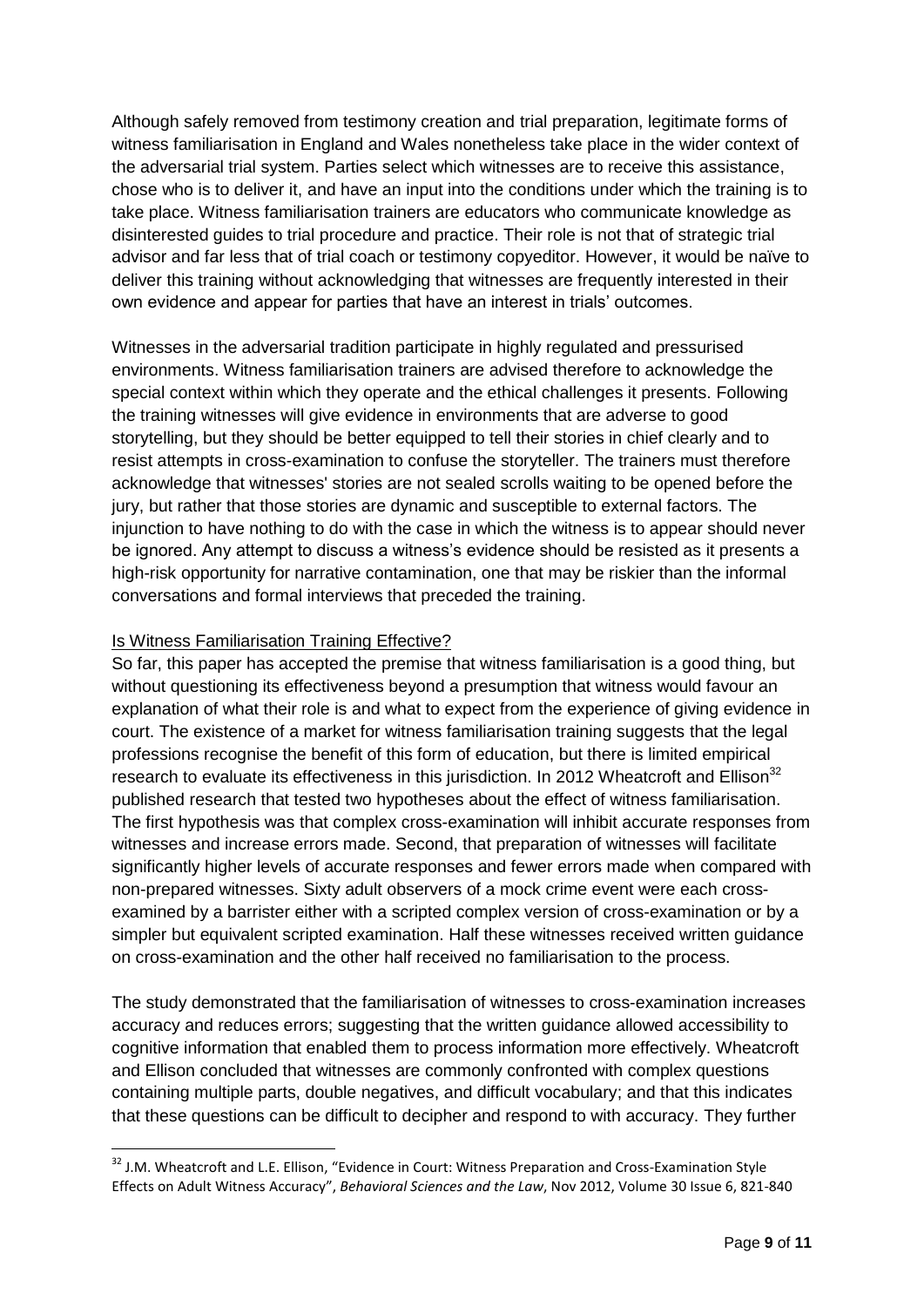noted that more complex tasks, such as answering cross-examination questions, require greater cognitive effort and thereby increased potential for fewer correct responses as a result of lowered processing capacity. Moreover, the inhibition of correct responses may also be influenced by witnesses drawing upon cognitive coping methods, such as defaults to more autonomic responses that require little in the way of cognitive work yet result in less accuracy.

This research and its literature base supports the Court of Appeal's observation that giving evidence in court is traumatic; and explicates how trauma affects the intellectual processes that are central to recall and articulation of past events. Wheatcroft and Ellison's research indicated that introducing witnesses to cross-examination techniques prior to examination allows them to organise knowledge of events so that information may be accessed more readily in response to complex questioning. The mock witnesses who were not given prior guidance were likely to work much harder to answer cross-examination questions accurately and tended to become nervous and frustrated in court. As we have seen, this is just the sort of witness box behaviours that the Court of Appeal wants to avoid. Advance written information regarding courtroom procedure is commonly provided by services that help witnesses, but it does not explicitly warn of the negative effects of lawyerly influence particularly that questions may be misleading in character. Research is yet to be conduct on what the most effective form of education for witnesses is and what risks attend it, but the predominate model in practice is bespoke one-to-one witness familiarisation sessions typically funded by private clients. This, itself, raises issues of access and fairness.

#### Universal Generic Witness Familiarisation Training

If witness familiarisation training is an effective method of improving witnesses' cognitive performance, aids fact finders, and ultimately serves the ends of justice; its rarity in practice should be surprising. The most likely reason for this is lack of resources. Employing lawyers who are unconnected with the trial case to conduct mock cross-examination is costly, and it is in high-value civil cases where witness familiarisation is most likely to be offered. Thus, the witnesses who benefit most are people whose evidence will be crucial to such major disputes and who may be expected to be used to dealing with pressure, public speaking and, in some cases, would have given evidence in the past. In my own experience as a witness familiarisation trainer, such witnesses appear to respond well to witness familiarisation training that covers courtroom orientation, explanations about how trials run, and generalised discussions about the purpose of examination-in-chief and crossexamination. They frequently but not always prove to be quick studies during mock crossexaminations that are based on brief case studies. Their co-operation is partly motivated, no doubt, by their interest in the outcome of the litigation. This is not surprising given the likely significance of their evidence—itself suggested by the trial party's willingness to fund the training event. There is, of course, no reason why witnesses in valuable litigation should not receive the benefits of the witness familiarisation training, but there is an inequality of opportunity to access to it for most witnesses.

Inequality of access of itself does not preclude classifying witness familiarisation training as a beneficial educational experience, but it does suggest that less resource-heavy forms should be designed and be made available to more witnesses. This want can be classified as a need if one accepts that witness familiarisation can combat the cognitive interference caused by cross-examination. It may be argued that the development of cost-effective